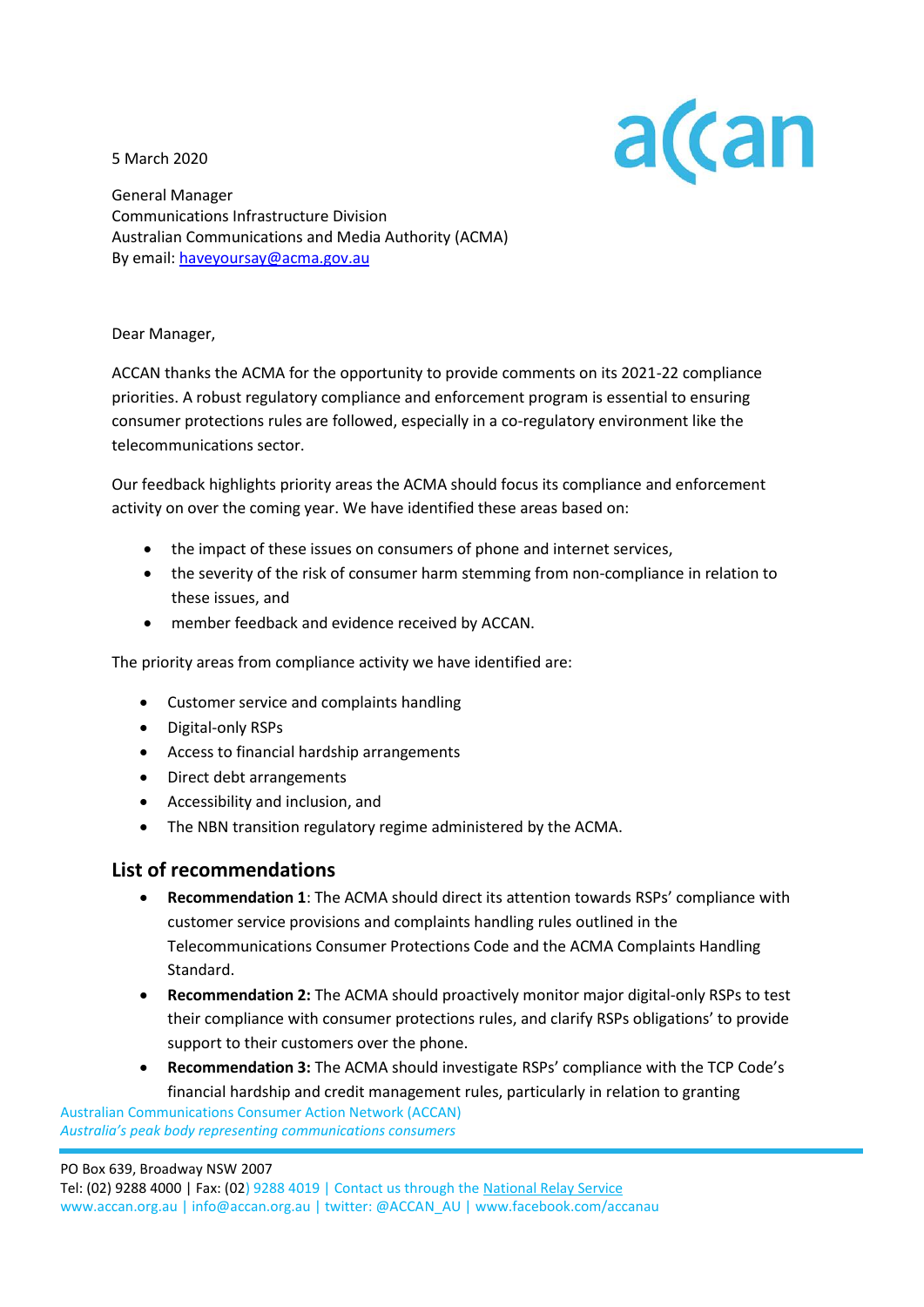

consumers access to financial hardship provisions, and ensuring arrangements like repayment plans are fair and flexible.

- **Recommendation 4**: The ACMA should prioritise investigating RSPs' compliance with TCP Code obligations surrounding direct debit billing, and clarify consumer protections rules in instances where RSPs mandate or strongly preference direct debit payments.
- **Recommendation 5**: The ACMA should undertake a further disability mystery shopping exercise to monitor the provision by RSPs of accurate consumer information to people with disability.
- **Recommendation 6**: That the ACMA closely monitors TV licensees' compliance with captioning rules and undertakes research to clarify the quality and efficacy of real-time captions.
- **Recommendation 7**: The ACMA should continue monitoring compliance with the suite of NBN consumer rules as households continue to transition to the new network.

## **Customer service and complaints handling**

The Australian COVID-19 outbreak saw a widespread and rapid breakdown in telcos' onshore and offshore customer service operations. While some retail service providers (RSPs) responded quickly and continued to offer quality customer service and timely supports to consumers, others did not; for many people and small businesses, customer service wait-times and delays in complaints handling continue to persist and have, in some instances, worsened.

In 2020, the Consumer Policy Research Centre (CPRC) collected granular survey data on consumers' experiences of the COVID-19 pandemic to understand the impact of the outbreak on access to goods and services. Between May and August 2020, consumers reported telecommunications providers as delivering the worst customer service of all essential service providers – in August 2020, 5.7 million Australians reported having a recent negative experience with their telecommunications provider, an increase from previous months.<sup>1</sup>

ACCAN continues to receive anecdotal and member feedback that some providers are not meeting customer service and complaints handling obligations, particularly:

- timeframes for acknowledging, responding to and resolving complaints as set out in the ACMA Complaints Handling Standard,
- Obligations to be contactable and responsive as per the Complaints Handling Standard and the TCP Code,
- TCP Code provisions surrounding providing accurate information and attempting first contact resolution, and
- TCP Code selling practice obligations.

ACCAN's own internal investigations have revealed that as recently as December 2020, one major provider's general customer service helpline was not functional and instead referred customers to the provider's app for assistance via an automated message. The explanation given by the provider was the impact of COVID-19 on customer service operations. In many regional and remote

<sup>1</sup> Consumer Policy Research Centre (CPRC) 2020, *Telco woes plague nation*, [https://cprc.org.au/app/uploads/2020/09/Consumers-and-COVID-19\\_AUGUST-RESULTS-](https://cprc.org.au/app/uploads/2020/09/Consumers-and-COVID-19_AUGUST-RESULTS-SNAPSHOT_21Sept2020.pdf)[SNAPSHOT\\_21Sept2020.pdf](https://cprc.org.au/app/uploads/2020/09/Consumers-and-COVID-19_AUGUST-RESULTS-SNAPSHOT_21Sept2020.pdf)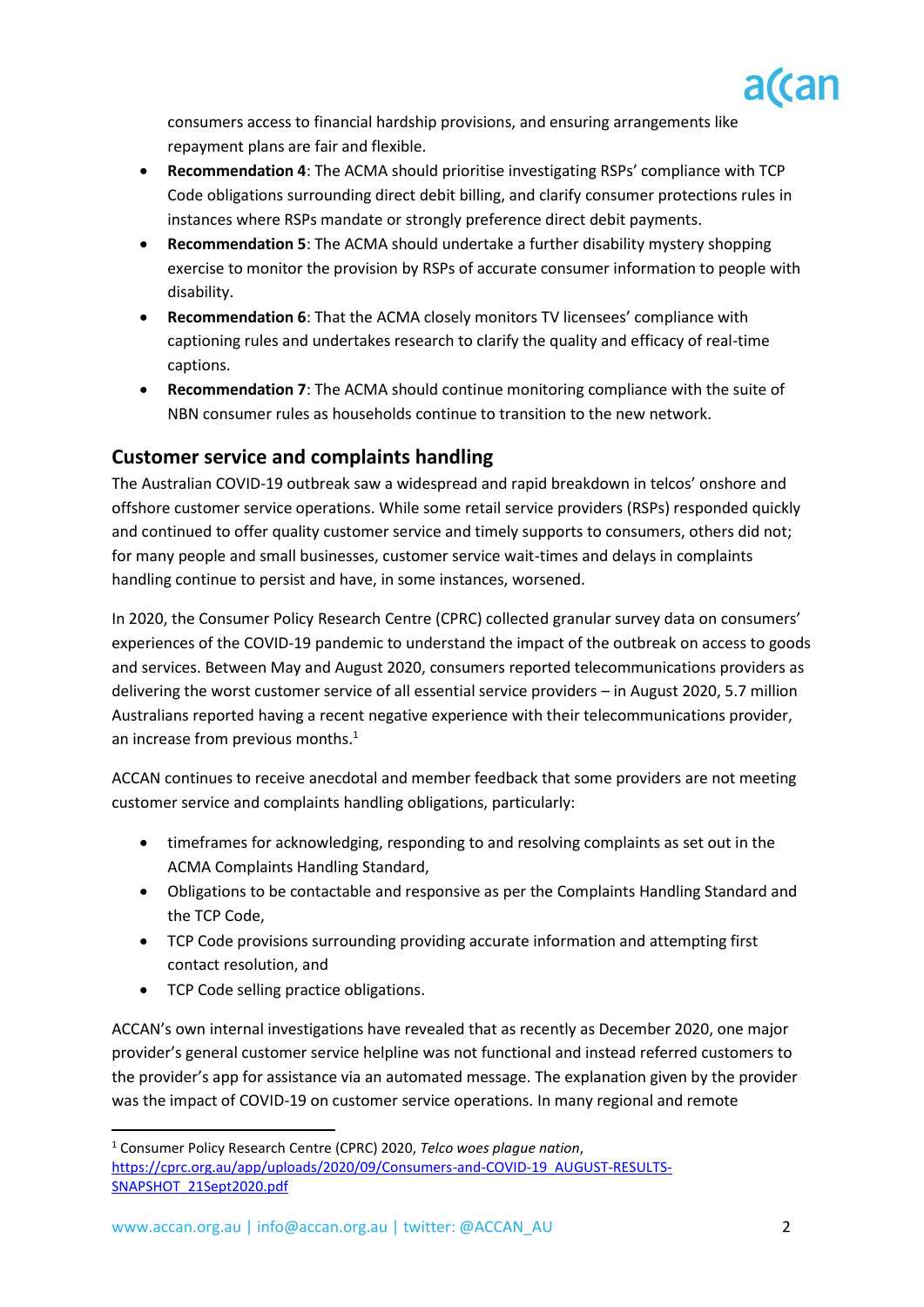

communities, including Aboriginal and Torres Strait Islander communities, degraded customer service and lengthy wait times for fault rectification is all too common.<sup>2</sup>

12 months' on from the initial COVID-19 outbreak in Australia, RSPs have had ample time to adjust their customer service operations to the challenges posed by the pandemic – it is no longer good enough for RSPs to divert responsibility for poor customer service, especially given the leniency and forbearance granted to RSPs in the wake of the pandemic, and the fact that the telecommunications sector had reputation for poor customer service and low levels of consumer trust long before the pandemic.<sup>3</sup> <sup>4</sup>

Access to customer service and complaints handling are fundamental premises upheld by the current consumer protections framework. It is ACCAN's view that poor customer service – both through RSPs' insufficient allocation of resourcing to customer service teams, and through inadequate policies, procedures and employee conduct – is at the heart of a significant proportion of consumers' phone and internet problems.

**Recommendation 1**: The ACMA should direct its attention towards RSPs' compliance with customer service provisions and complaints handling rules outlined in the Telecommunications Consumer Protections Code and the ACMA Complaints Handling Standard.

# **Digital-only RSPs**

Digital-only RSPs are telco providers that offer customer service predominantly online, usually via Internet-based contact forms and/or smartphone apps. Characteristically, these providers generally offer simplified and comparatively more affordable phone and internet plans, attracting pricesensitive customers.

Feedback from members, consumers, and desktop research conducted by ACCAN in March 2021 found that some major digital-only RSPs:

- Do not provide a general customer service phone number,
- Do not acknowledge or resolve complaints in accordance with timelines set out in the ACMA Complaints Handling Standard,
- Provide a complaints phone number, but this number is not readily accessible as it is buried in the providers' complaints handling policy, which is also not readily accessible,
- Provide a complaints phone number that essentially operates as a voicemail service promising acknowledgement of a complaint within 48 hours,
- Do not have a financial hardship policy that is readily accessible as per TCP Code obligations.

ACCAN has been contacted directly by 5 digital-only RSP customers who were unable to get in contact with their provider about an issue, and we aware of many more. ACCAN understands other

<sup>2</sup> Samantha Jonscher 2020, *Isolated Utopia homelands in central Australia cut off by heavy rainfall*, ABC News, 29 December, [https://www.abc.net.au/news/2020-12-29/utopia-homelands-isolated-after-heavy](https://www.abc.net.au/news/2020-12-29/utopia-homelands-isolated-after-heavy-rain/13019190)[rain/13019190](https://www.abc.net.au/news/2020-12-29/utopia-homelands-isolated-after-heavy-rain/13019190)

<sup>3</sup> Australian Communications Consumer Action Network 2018, *Can You Hear Me? Ranking the customer service of Australia's phone and internet companies*[, https://accan.org.au/our-work/research/1523-can-you-hear-me](https://accan.org.au/our-work/research/1523-can-you-hear-me-ranking-the-customer-service-of-australia-s-phone-and-internet-companies)[ranking-the-customer-service-of-australia-s-phone-and-internet-companies](https://accan.org.au/our-work/research/1523-can-you-hear-me-ranking-the-customer-service-of-australia-s-phone-and-internet-companies)

<sup>4</sup> Roy Morgan 2019, *Supermarkets, Pubs and Pokies – poles apart in Trust and Distrust*, press release, <http://www.roymorgan.com/findings/8045-net-trust-score-monitor-july-2019-201907030638>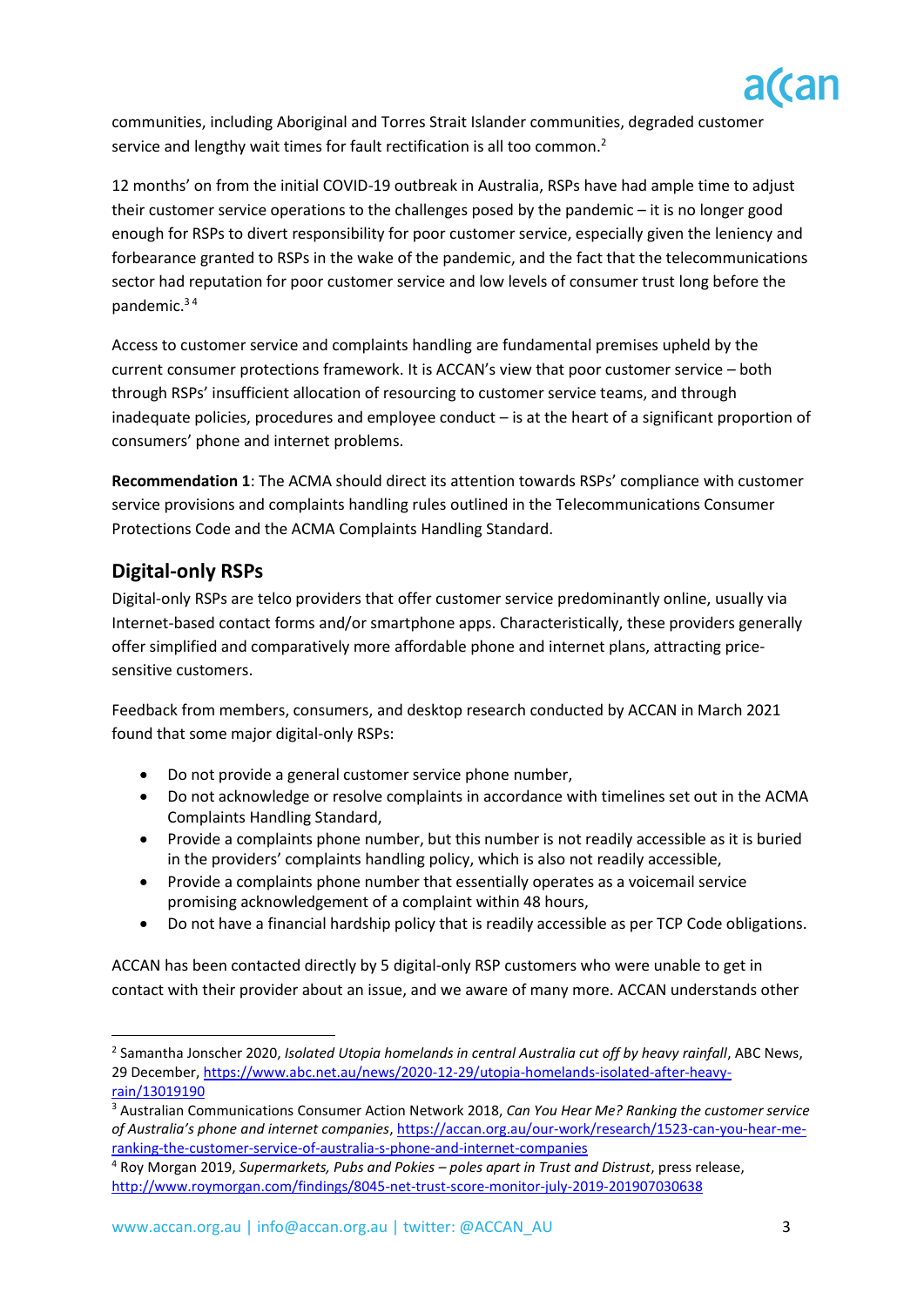

consumer advocacy organisations are routinely contacted by customers also having difficulty getting in touch with digital-only RSPs.

The conduct and characteristics described above are not exclusive to any one digital-only RSP. ACCAN is concerned that the bulk of digital-only RSPs are not equipped to respond to urgent or complex complaints due to the issues set out above, nor are they equipped to deal with vulnerable customers, customers requiring in-person or over-the-phone support (for example, people with disability), or customers that have experienced a network fault or disconnection.

The increasing popularity of digital-only RSPs, and the substantial difficulties many customers have contacting them, has revealed a gap in consumer protections rules which currently do not explicitly require RSPs to have a general staffed customer service helpline.

**Recommendation 2:** The ACMA should proactively monitor major digital-only RSPs to test their compliance with consumer protections rules, and clarify RSPs obligations' to provide support to their customers over the phone.

# **Access to financial hardship arrangements**

The ACMA's recent Financial Hardship State of Play Report re-iterates ACCAN's and others' concerns that consumers – both residential consumers and small businesses – are often unable to access fair and flexible financial hardship arrangements. Of particular note are the following findings in the Report:

- The dollar amount of consumer debt as of 30 June 2020 was over \$1 million higher than the previous year,
- Like the previous financial year, less than half of financial hardship customers successfully exited their arrangements,
- 15% of residential consumers had an entry-level debt of \$1,500 or more more than double the rate of the previous year,
- 20% of residential FH customers were disconnected and 28% were subject to debt collection (though it is unclear how many were disconnected by request),
- 18% of small business FH customers were disconnected and 22% were subject to debt collection (again, it is unclear how many were disconnected by request), and
- There was substantial variation across telco-by-telco results some RSPs had high rates of customers successfully exiting financial hardship arrangements and affordable median payment plan pay instalments, while others had unaffordable instalments and very low numbers of successful completions.

The Report indicates:

- The high level of variability in industry members' response to and management of financial hardship customers,
- That current financial hardship rules and obligations are not keeping phone and internet consumers connected or on top of their payments contrary to the rules' intentions, and
- There is a desperate need for a directly regulated and standardised approach for managing customers in financial hardship.

Consumer Action Law Centre's The Trouble with Telcos report provides detailed accounts of the difficulties telco customers experience seeking access to fair and flexible financial hardship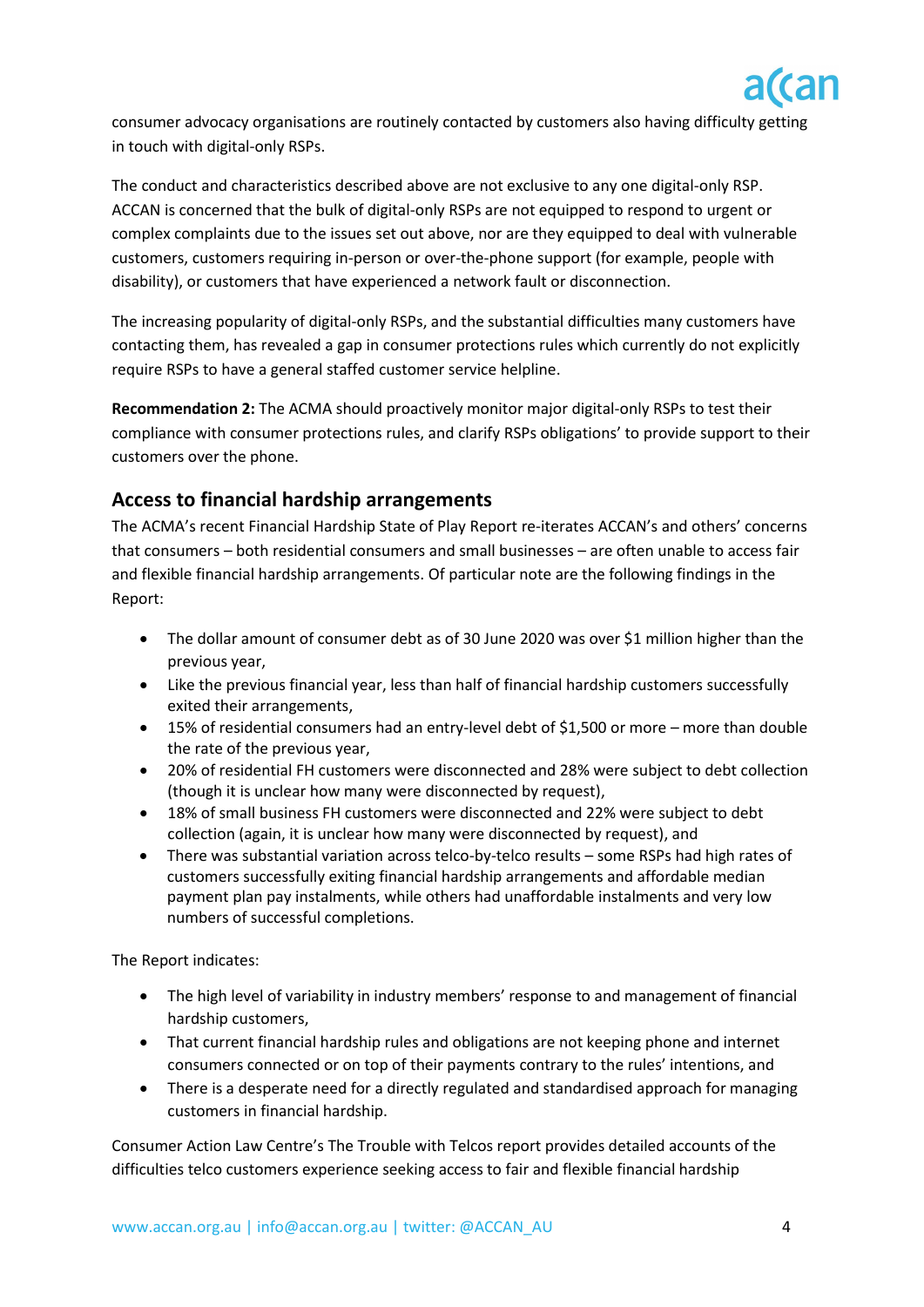

arrangements as is obligated under the TCP Code – anecdotes that ACCAN hears time and time again from members and consumer advocates.<sup>5</sup>

**Recommendation 3:** The ACMA should investigate RSPs' compliance with the TCP Code's financial hardship and credit management rules, particularly in relation to granting consumers access to financial hardship provisions, and ensuring arrangements like repayment plans are fair and flexible.

## **Direct debit arrangements**

ACCAN has identified that some RSPs are increasingly preferencing direct debit billing as the sole free payment method for customers. For example, Telstra is abolishing its post-paid mobile service plans in place of an upfront automatic payment method via direct debit. <sup>6</sup> Under the TCP Code, providers are entitled to use direct debit billing and preference it as their free payment – however, consumer protections rules are unclear about providers' ability to strongly preference direct debit, and reduce or withdraw other payment methods.

While some consumers find direct debit billing convenient, providers' preferencing of direct debit billing creates substantial problems for consumers on low fixed incomes who need to manage payments carefully, as well as those who want more flexibility in managing their budget. Recent customer service challenges experienced by many industry members may prohibit consumers from being able to quickly resolve complaints about direct debiting, leaving those consumers out of pocket and leading to a possible increase in TIO complaints. ACCAN is particularly concerned about regional low income consumers who have little choice other than to use Telstra mobile services, and are likely to struggle to maintain direct debit payments against other budgetary constraints.

**Recommendation 4**: The ACMA should prioritise investigating RSPs' compliance with TCP Code obligations surrounding direct debit billing, and clarify consumer protections rules in instances where RSPs mandate or strongly preference direct debit payments.

## **Accessibility and inclusion**

The CPRC found that in August 2020, almost half of consumers with disability (43%) reported having negative experiences with telecommunications providers.<sup>7</sup> ACCAN is still routinely contacted by members relaying instances where people with disability have not been properly supported by their providers, especially at point of sale. In March 2019 the ACMA formally warned Telstra, Optus and Vodafone for failing to provide information about products and services that suit the needs of consumers with disability. This followed an investigation that found consumer-facing sales staff lacked knowledge and awareness of accessible products.

<sup>5</sup> Consumer Action Law Centre (CALC) 2020, *The Trouble with Telcos*, [https://consumeraction.org.au/wp](https://consumeraction.org.au/wp-content/uploads/2020/11/201120-Covid-Telco-Report_V7.pdf)[content/uploads/2020/11/201120-Covid-Telco-Report\\_V7.pdf](https://consumeraction.org.au/wp-content/uploads/2020/11/201120-Covid-Telco-Report_V7.pdf)

<sup>6</sup> Telstra 2021, Your post-paid mobile plan is becoming upfront, [https://www.telstra.com.au/support/mobiles](https://www.telstra.com.au/support/mobiles-devices/automatic-plan-update-faq?fbclid=IwAR1XIyhZ7K3jBgWag5R1lfzha5Ct_7tOK0EZNtc4RHz7VWfGssAgNmlIruk)[devices/automatic-plan-update-](https://www.telstra.com.au/support/mobiles-devices/automatic-plan-update-faq?fbclid=IwAR1XIyhZ7K3jBgWag5R1lfzha5Ct_7tOK0EZNtc4RHz7VWfGssAgNmlIruk)

[faq?fbclid=IwAR1XIyhZ7K3jBgWag5R1lfzha5Ct\\_7tOK0EZNtc4RHz7VWfGssAgNmlIruk](https://www.telstra.com.au/support/mobiles-devices/automatic-plan-update-faq?fbclid=IwAR1XIyhZ7K3jBgWag5R1lfzha5Ct_7tOK0EZNtc4RHz7VWfGssAgNmlIruk)

<sup>7</sup> Consumer Policy Research Centre (CPRC) 2020, *Telco woes plague nation*, [https://cprc.org.au/app/uploads/2020/09/Consumers-and-COVID-19\\_AUGUST-RESULTS-](https://cprc.org.au/app/uploads/2020/09/Consumers-and-COVID-19_AUGUST-RESULTS-SNAPSHOT_21Sept2020.pdf)[SNAPSHOT\\_21Sept2020.pdf](https://cprc.org.au/app/uploads/2020/09/Consumers-and-COVID-19_AUGUST-RESULTS-SNAPSHOT_21Sept2020.pdf)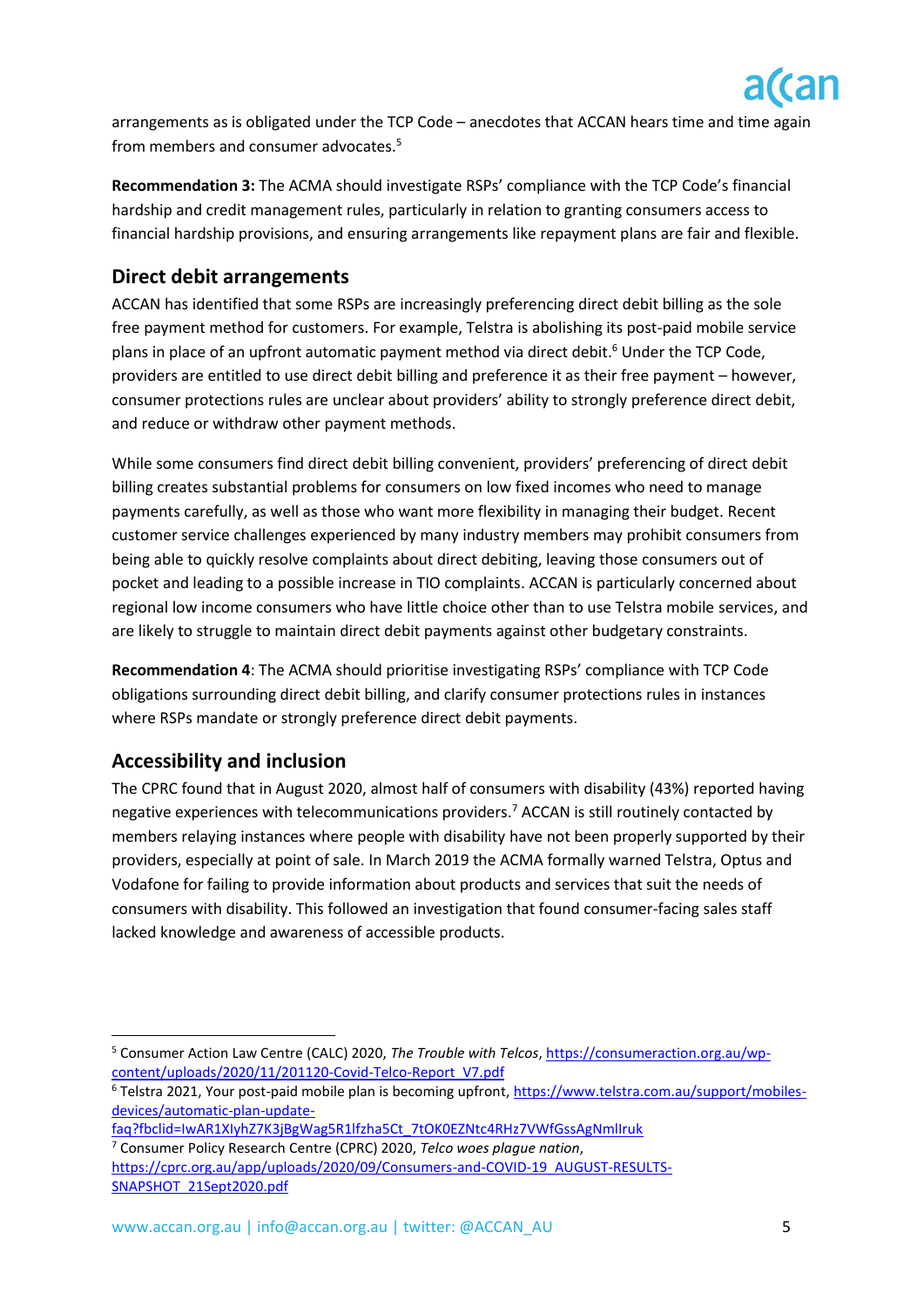

The ACMA must revisit this issue in 2021 to make sure telcos have made the changes required to provide consumers with disability and accessibility needs with accurate, up to date and accessible information about their products and services.

**Recommendation 5**: The ACMA should undertake a further disability mystery shopping exercise to monitor the provision by RSPs of accurate consumer information to people with disability.

In relation to broadcasting, quality captioning is essential for many Australians, and there are captioning requirements all commercial, national and subscription TV licensees must comply with. The ACMA should research the quality and efficacy of real-time captions created using automated speech recognition software and Auslan avatars.

This research should involve desk research (as an initial scoping exercise), user testing and focus groups. The user testing and focus group elements of this research could explore the potential uses of automated speech recognition software in the communications sector – including for telecommunications products and services and the National Relay Service. ACCAN is of the view that this research would be extremely valuable as a precursor to other essential research, such as research into the role that artificial intelligence (AI) may play in creating more accessible video content (e.g. automated captioning, automated/synthetic audio description, Auslan avatars).

**Recommendation 6**: That the ACMA closely monitors TV licensees' compliance with captioning rules and undertakes research to clarify the quality and efficacy of real-time captions.

### **Transition to NBN rules**

While the NBN roll-out is nearing completion, many premises are still not connected to the NBN. The ACMA has developed a regulatory regime that responds to a suite of consumer experiences relating to NBN transitions and service delivery. ACCAN is aware that many of the premises still to be connected may involve complex issues, for example older multi-dwelling units, where consumers will be reliant on the efficacy of the NBN rules for a smooth transition.

**Recommendation 7**: The ACMA should continue monitoring compliance with the suite of NBN consumer rules as households continue to transition to the new network.

#### **Continued areas of focus**

ACCAN supports the ACMA to continue its focus on:

- Industry's adoption of changes to the TCP Code,
- 5G EME exposure and consumer education work, and
- The ACMA Scam Technology Project.

ACCAN thanks the ACMA for the opportunity to provide input into its 2021-22 compliance and enforcement priorities. If you wish to get in touch with us regarding our comments, please do so at [Rebekah.Sarkoezy@accan.org.au](mailto:Rebekah.Sarkoezy@accan.org.au) or at 02 9288 4000.

Yours sincerely,